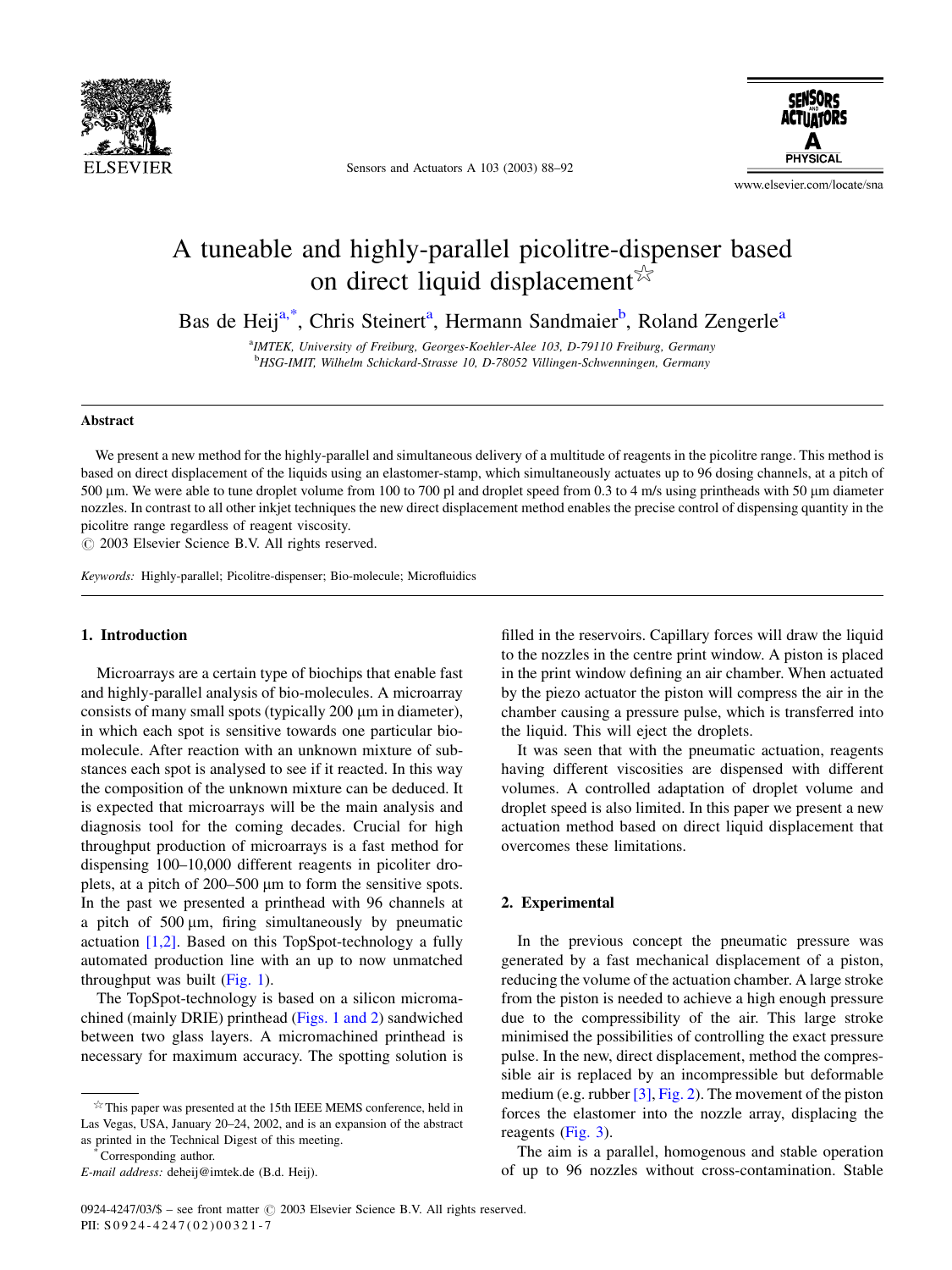<span id="page-1-0"></span>

Fig. 1. Production line based on TopSpot-technology, spotting up to 1.440 different reagents at a throughput of 300 biochips/h, operated at Genescan Europe AG, Freiburg (D). Top: the 96 channel printhead.

operation means that exactly one droplet is ejected out of each nozzle without any following satellite droplets. A homogenous operation generates droplets, out of every printhead nozzle, with the same volume and speed.

The amplitude and speed of the piston movement is controlled at nanometer accuracy by a piezo-stack actuator. This piezo movement is transferred directly into the liquid due to the incompressibility of the rubber. That means that the piezo-stack actuation controls the movement of the liquid and so the dynamics of droplet ejection. Droplet volume can be tuned by actuator amplitude and droplet speed is adjusted by the piezo-stack velocity. The provided energy is limited to a specific range. It has to be high enough to overcome surface energy of the liquid in the nozzles, for



Fig. 2. Schematic of the old method based on air compression (left) and the new method based on direct displacement (right).



Fig. 3. Schematic of the elastomer deformation into printhead channels displacing the reagents.



Fig. 4. The ejected droplet volume (nl) vs. piezo stroke (µm).



Fig. 5. Influence of the piezo speed  $(10^{-3} \text{ m/s})$  on the droplet speed (m/s).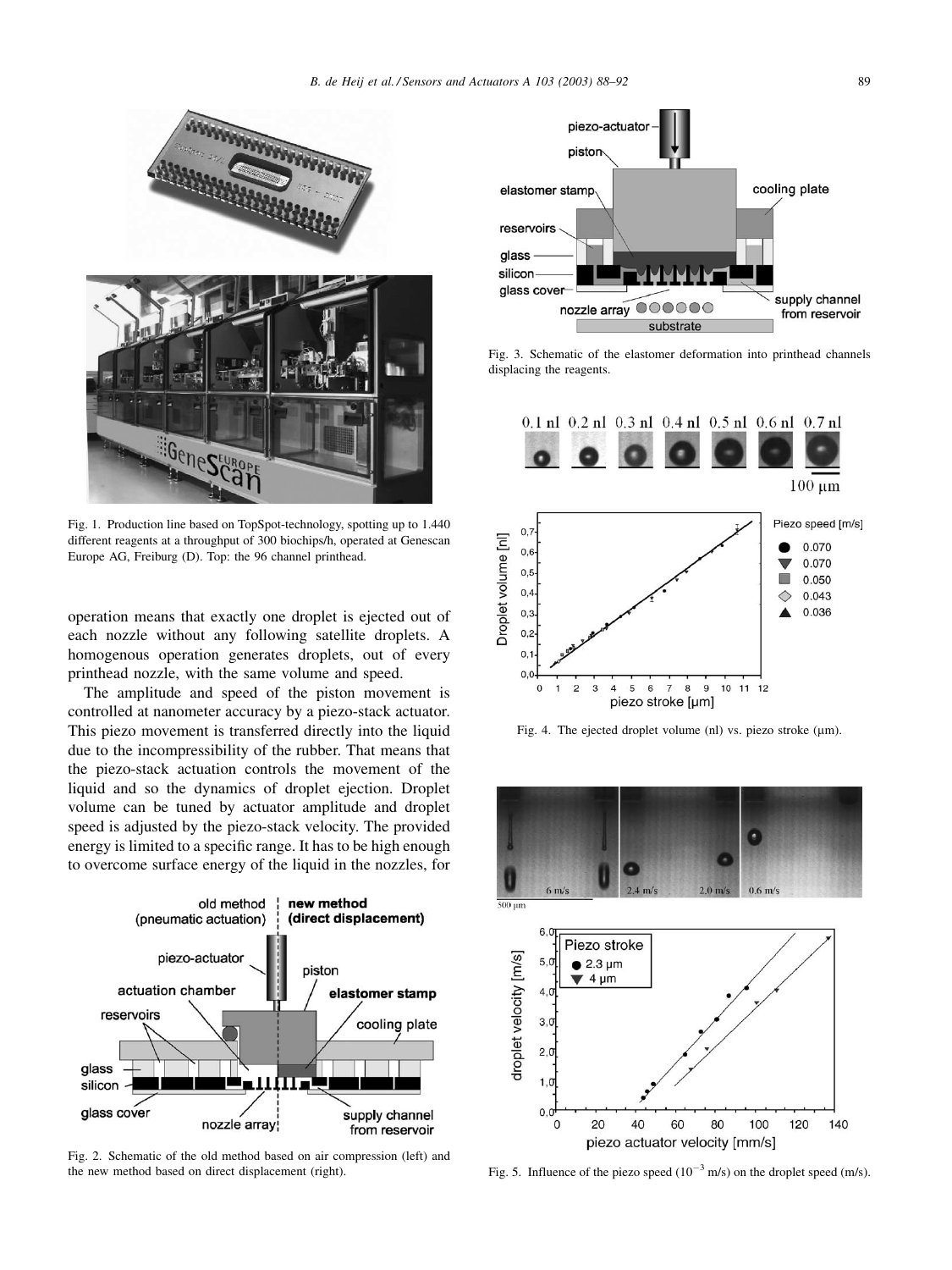<span id="page-2-0"></span>clear droplet tear off. The energy is limited to a maximum value, above which satellite droplets will appear [\[4\]](#page-4-0).

First objective was to find the relation between actuator dynamics (stroke and speed) and the ejected droplets (volume and speed). In these experiments we focused on finding the parameter window for which stable droplet ejection is possible. The droplet ejection of one specific nozzle was recorded with a stroboscopic camera for measuring droplet volume and speed. Parallel droplet ejections of six nozzles in one row were recorded for investigations of the droplet homogeneity. Two different nozzle array designs were tested and the results compared.

Cross-contamination of the liquids in the nozzles has to be avoided during elastomer insertion into the printhead as well as during the printing process. Different elastomer-stamp geometries can be used to minimise the risk of cross-contamination during stamp insertion. We investigated different stamp shapes [\(Fig. 4\)](#page-1-0) that guarantee a parallel approach between the elastomer and printhead surface. The incompressibility of the elastomer as well as the high stiffness of the actuator eliminates any feedback from liquid viscosity on the actuator stroke. This prevents cross-contamination during the printing process.

### 3. Results and discussion

The elastomer behaves like an incompressible medium and flows like a liquid for small deformations. For better understanding of the functioning of the direct displacement principle one could thus think of a direct fluidic contact between the actual piston and the ejection nozzles.

The ejected droplet volume as function of the piston stroke was measured [\(Fig. 4](#page-1-0)). A clear linear relation can



Fig. 6. The two investigated nozzle array designs that were investigated towards droplet homogeneity dependent of nozzle array type two different patterns of ejected droplets were observed.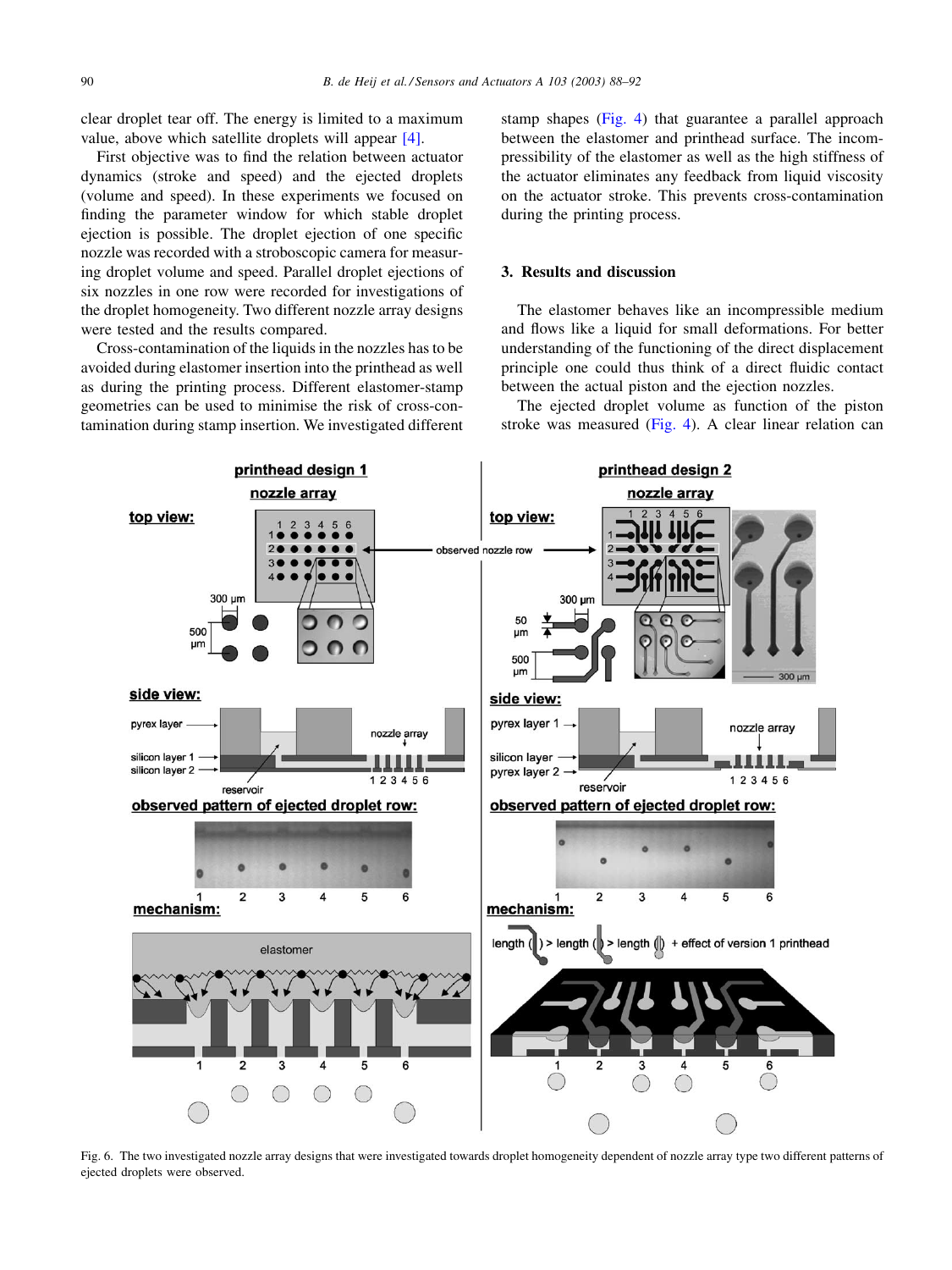<span id="page-3-0"></span>be seen. The slope of the curve is 1, e.g. doubling the piezo stroke doubles the ejected volume. Important to notice is the zero crossing of the interpolation line and the very low deviation of the measurement points from this line. Secondly, it can be seen that the result is reproducible and there is no influence from the piezo speed on the droplet volume.

From the direct coupling of the piston and the droplet ejection it is also expected that the ejection speed is directly proportional to the piston speed. Several experiments were performed, where a certain piezo stroke was made in different time periods. Some results are shown in [Fig. 5](#page-1-0). There is again the linear relationship between the stroke speed and the droplet speed. The slope of the curve is 2, e.g. doubling the piezo speed quadruples the ejection speed. Secondly it can be seen that larger droplets (larger stroke) tend to a lower ejection speed. This can be explained by the energy that is used to build the droplets outer surface and the force it takes for the droplet to break clear of the nozzle. From the speed measurements it became clear that for each droplet volume there is a certain speed range for which the ejection is stable. In this typical smaller droplets (150 pl, [Fig. 5\)](#page-1-0) are stably ejected in a range from 0.4 to 4.0 m/s. The larger one (250 pl) is stable between 1.4 and 5.6 m/s.

Two different nozzle array designs were investigated towards droplet ejection homogeneity. First one consists of a six by four array of homogenous, round, nozzle openings. Second one has additional nozzle incoming lines with



Fig. 7. Observed pattern of an ejected droplet row.

open tops [\(Fig. 6](#page-2-0)). The second row of six nozzles was filled for both printhead designs and their parallel droplet generation was recorded with a stroboscope camera.

Printheads with a nozzle array of the first type eject a droplet row, where the first and sixth droplet are faster than the four others ([Fig. 6](#page-2-0), design 1). Volume deviation were close to the measurement error. The behaviour can be explained by an additional force component in the rubber occurring at the outer nozzles, which causes a higher elastomer displacement in the same time. From the previous two experiments it is expected that the effect on the ejection speed is much stronger then the effect on the ejection volume. This can also be seen in the observation photographs.

Nozzle arrays of second nozzle array type showed a droplet row where the second and fifth droplet are the fastest ones (Fig. 7). The different length of the nozzle incoming lines must be an addition factor here. Nozzles with long incoming lines have a higher contact surface between liquid and elastomer, which makes it easier for the elastomer to enter. This results in a higher displacement impulse during actuation. That would produce a pattern with fastest droplet out of nozzles 2 and 5 followed by droplets of nozzles 3 and 4. Due to the shortest incoming lines, nozzles 1 and 6 should generate the slowest droplets. The additional force compound, as seen in the previous experiment, at the outer nozzles has to be taken into account as well, which leads to the approximate same droplet velocity of droplets 1, 3, 4 and 6.

The corresponding influence on droplet volume was also verified here. Again the volume variation was below 5%, and the pattern was as expected (Fig. 7). The observed patterns can be eliminated by design changes of the nozzle array. Dummy nozzles and adjustments of channel length will generate a more homogenous droplet ejection. Despite the observed pattern a stable operation could be established for droplet volumes from 0.1 to 0.7 nl (Fig. 7).

The risk of cross-contamination was investigated by filling the printhead with water and black ink in a checkerboard pattern. Any cross-contamination would result in traces of the dye in the water spots. First tests were made with elastomer-stamps of type A (see Fig. 8). These original flat shaped stamps clearly showed problems. Nearly every stamp insertion into the printhead led to cross-contamination. The supply channels are open where they lead to the nozzles (see [Fig. 6](#page-2-0)). When placing the flat rubber stamp it can happen that fluid is drawn in the tapered slit between the



Fig. 8. Investigated stamp geometries: (a) flat elastomer-stamp; (b) spacer directly adjacent to the rubber stamp.